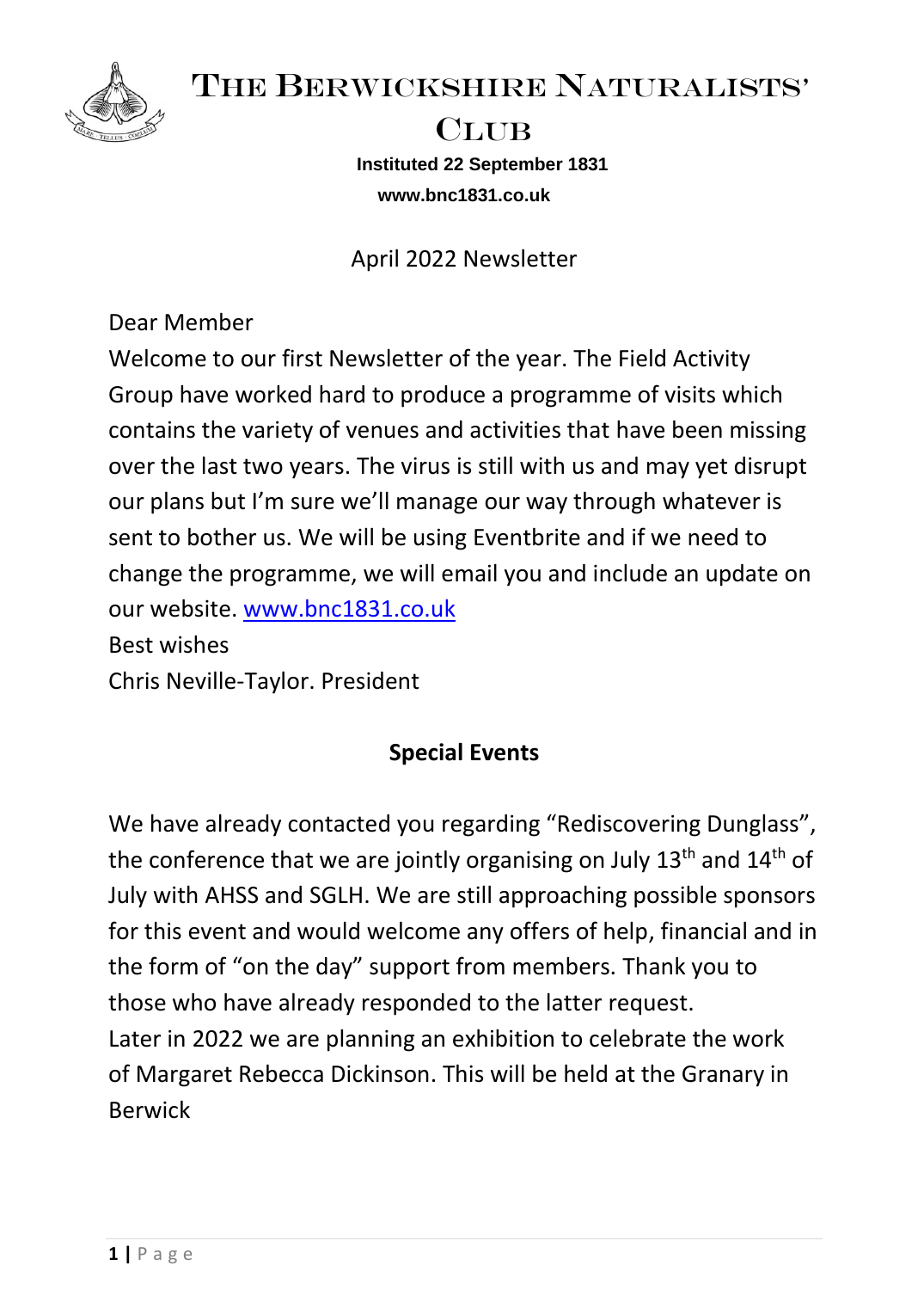### **Publications**

## **'A Botanical Artist of the Border Counties - Margaret Rebecca Dickinson' by Dr. Liz Towner**

This beautiful new book, written by a member of the Berwickshire Naturalists' Club, and published by the Club, is available to members for just £6.00. (£7.50 to non members) We will endeavour to make the books available at every field trip and meeting. Additionally members of Council will probably have a small stock where you could make a purchase. Unfortunately, if you require to have them posted there is a charge of £1.53 postage.

Shops stocking the book: - Natural History Society of Northumberland; Topping, Edinburgh; The Golden Hare, Edinburgh; The Reading Room Melrose; Interesting Books, Berwick; Main Street Trading, St. Boswells; George C Grieve, 1*Church Street, Berwick; and hopefully Summerfield Books in Penrith.*

The Club has published another book this week, entitled **'The Medieval Grave Slabs of the Borders'.** It is another fascinating read and beautifully printed and presented. Written and illustrated with colour photographs and drawings by Peter F. Ryder FSA with additional material from Richard Carlton. The layout and design has been completed by Peter Macdonald. The book features 42 churches within the Borders area and the clear descriptive text makes for a very informative read. Priced to members £8 and to non-members £12.00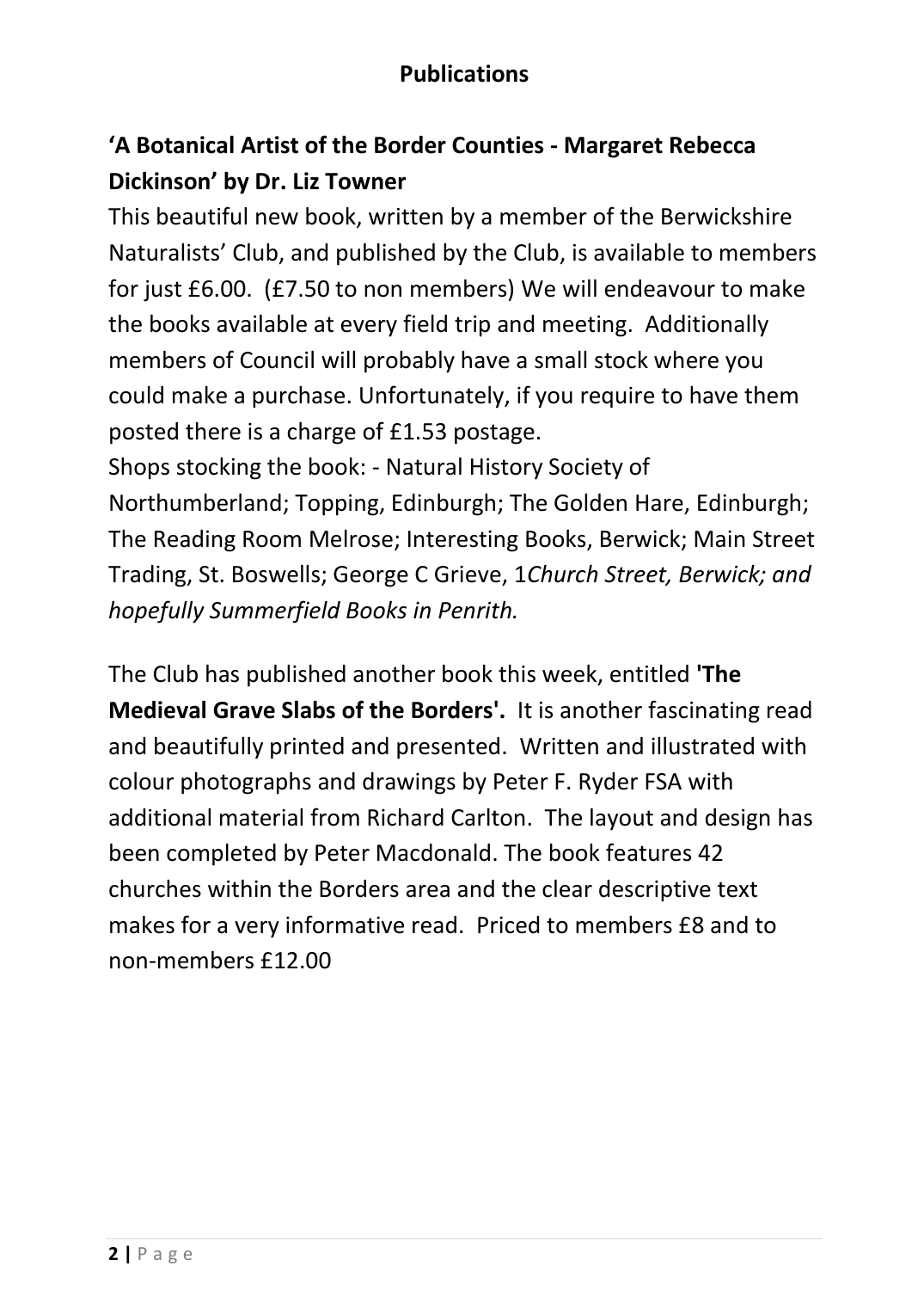#### **Events in April, May, and June.**

### **Thursday 28th April**

#### HOWICK GARDENS/HOWICK ESTATE NE66 3LB

Meet at 11.00 at the entrance to the gardens (NU250175) (/// blush.built.waters)

The Gardens at Howick Hall, near Alnwick, are primarily the work of Charles, 5th Earl Grey, his wife Mabel and their daughter Lady Mary Howick, and they follow the informal and natural style advocated by William Robinson in the late 19th century, which is still maintained today. Charles, 2nd Lord Howick and his wife Clare, who have lived in the West Wing since 1974, established the charity which now owns the Gardens and Howick Hall (built in 1782, with changes made in 1809). They have also created the Bog Garden and the Sensory Garden. The Arboretum opened in 2006. Covering about 65 acres, it contains about 11,000 trees and shrubs of about 1800 taxa planted in geographical groups, with a strong emphasis on China and Japan. Most of the trees and shrubs have been grown from seed collected in the wild since 1985. It is one of the largest collections of wild origin plants in the UK. Both the Gardens and the Arboretum suffered damage in Storm Arwen at the end of November 2021, but clearance operations are well under way, though completing the task will probably take about two years.

The gardens are best known for their spring bulbs and the woodland garden. The interior of the Hall has the Visitor Centre with displays about the Gardens and Arboretum. The centrepiece is a beautifully hand-drawn illustrative map showing key features of the Howick Estate. The Hall has not been lived in since 1967 but in 2019 most of the ground floor beyond the Visitor Centre was restored with two large rooms where visitors can relax and read with a cup of tea or coffee. There is an exhibition about Charles, 2nd Earl Grey and the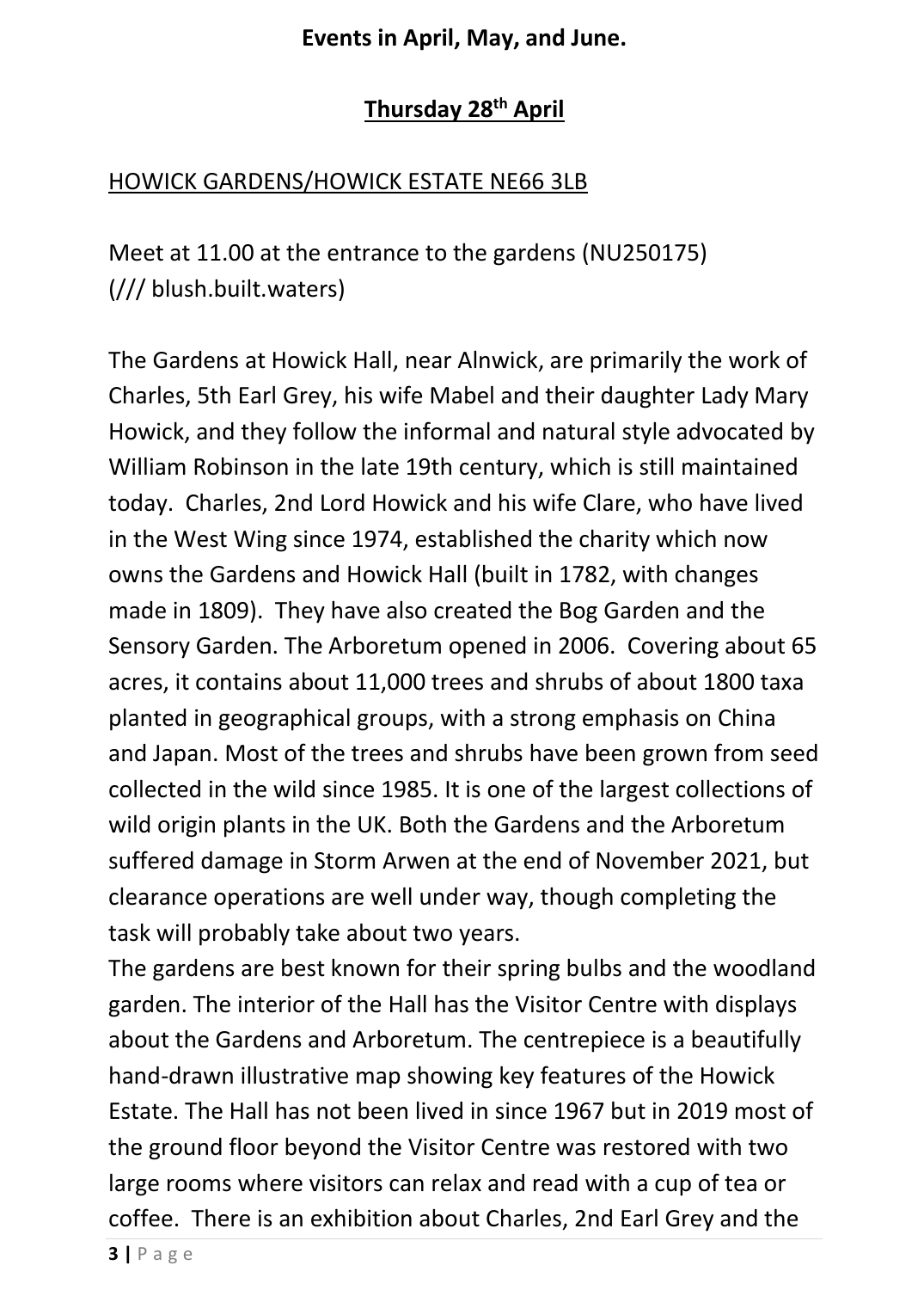passing of the Great Reform Bill of 1832.

Tours are in groups of 10 per guide and last for 1½-2 hours. Admission is £8.80 for adults under 60, £7.70 for over-60s, and £2.50 for children of 5-16. Payment will be on the day at the entrance. Anyone with an annual pass for the Gardens will be admitted free. There is no extra charge for the tour. The Earl Grey Tea House is in the East Quadrant of the Hall where teas, coffees, snacks and light lunches are served.

The Grounds (including the 'Long Walk' to the shore) will be available for additional viewing.

#### **Directions**

Take the exit off the A1 at the north end of the Alnwick Bypass on to the B1340 signposted to Denwick and the 'Alnwick Garden'. From the north turn left immediately into Denwick then take the first right after the church heading towards Longhoughton. Drive through Longhoughton following the road and follow the signs for Howick Hall Gardens.

Most of the paths in the garden are accessible to people with physical disabilities, but they are constructed of small gravel or grass. Please ask for a Physical Disability Map

Regular visitors who use a wheelchair tell us that most paths are suitable for them, but please be aware of the camber on those marked in orange and, because of the gradient, avoid those marked in red. Those marked in pink are alternative paths for wheelchairs or people with physical disabilities.

Toilets – Suitable for disabled visitors.

Dogs, except for assistance dogs, are not permitted in the gardens

So that enough volunteer guides can be available on the day please book via Eventbrite by the 17<sup>th</sup> of April https://howick.eventbrite.com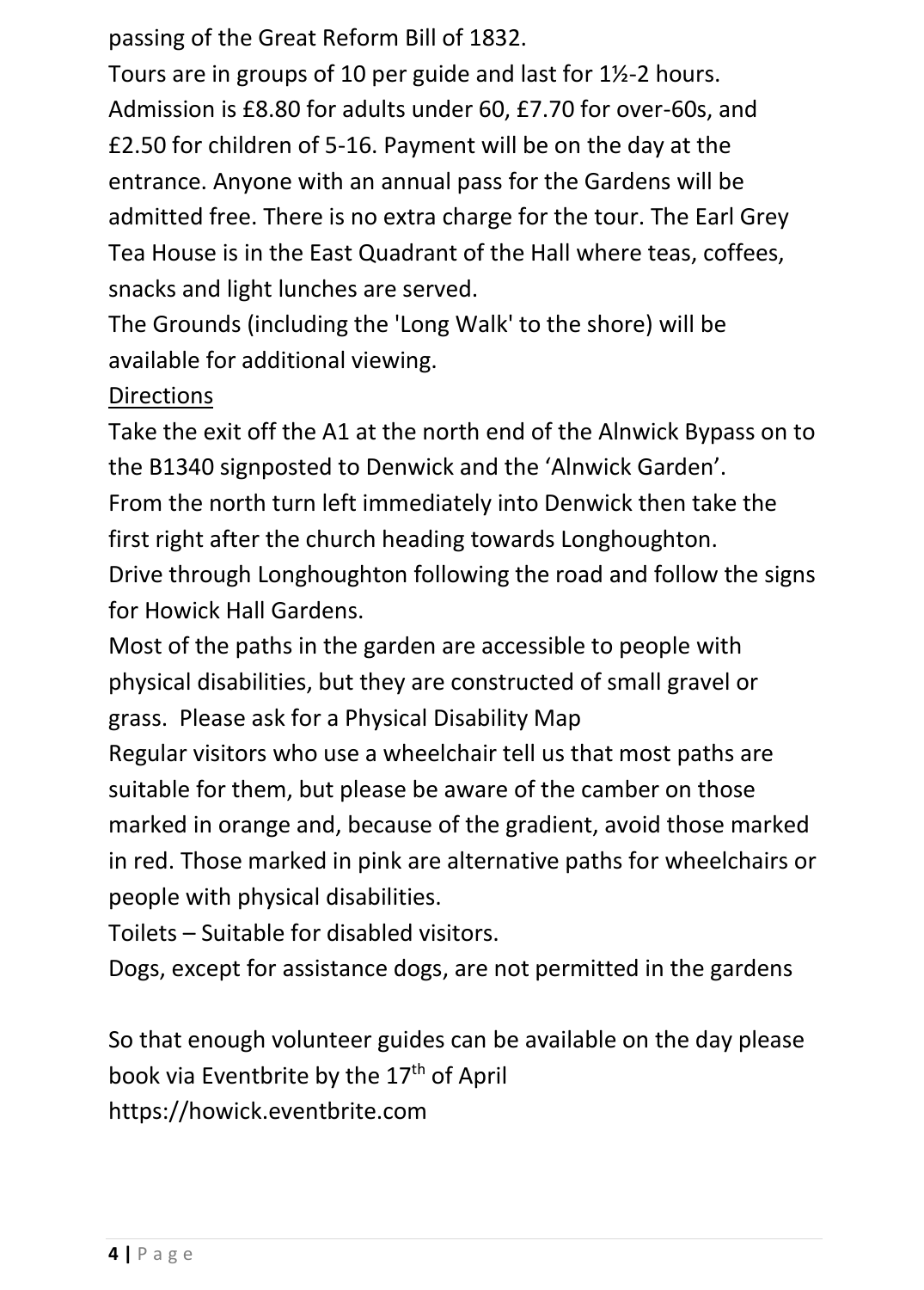### **Thursday 19th May**

#### COCKLAWBURN TD15 2RJ

Meet at 10.30 at Pot-a-Doodle Do Café (postcode above) (NU015495) (///ballparks.mats.teams)

A walk to explore the Geology and Industrial Archaeology of Cocklawburn led by Elizabeth Devon and Sandra Gann. We shall be looking at how the underlying geology gave rise to many industries along this coast which became a hive of activity, especially in the 19th century. Now, nature has taken over and it is a wildlife haven. After refreshments and a brief talk by Elizabeth we will proceed, in as few cars as possible, to the gun emplacement car park (NU031481) at the end of Cocklawburn Road.

We will then do a slow 2km circular walk looking at the gun emplacement, the remains of a lime kiln and the remains of the Sandbanks settlement stopping to hear about the former industries (including railways) and flora and fauna on the way. We will then walk down to the beach where we can have our packed lunch. From here we continue along the coast, (there are some rocks to walk over but they are not difficult). We will be looking at the geology. A limestone pavement, some fossils, ironstone embedded in the sandstone, the lime kiln from below and finally back through the dunes to the cars where our guides can try to answer any remaining questions. The walk is short but, hopefully there will be a lot of discussion. Of course, strong shoes are essential as we will be walking on rough dune grass, uneven rocks and soft sand; walking poles are recommended. We are all familiar with the weather on the Northumberland Coast so wet weather gear and sunscreen should be to hand.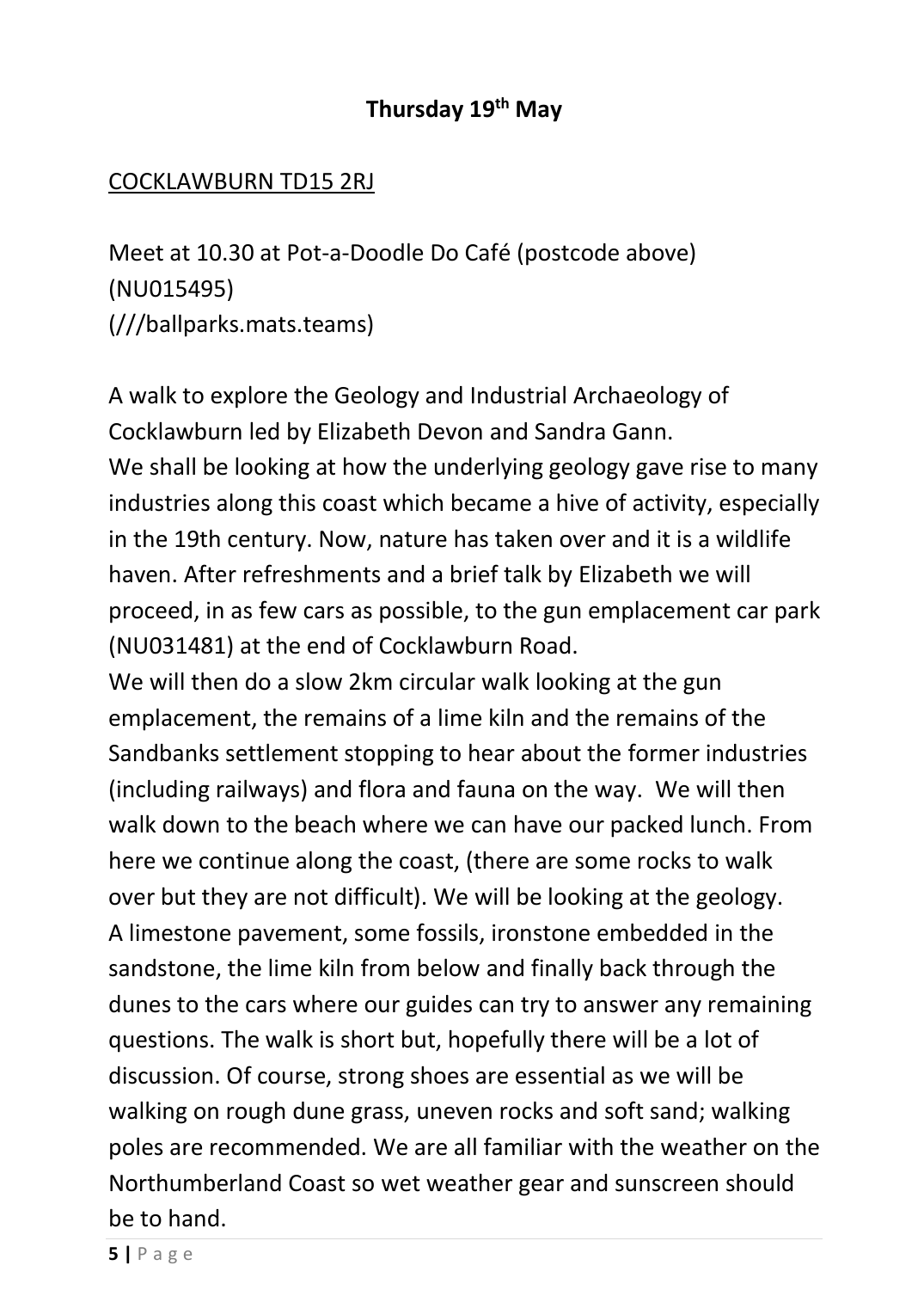### **Directions**

Leave the A1 at the Scremerston Roundabout and head towards Berwick on the A167. Turn right at the first junction signed for Pot-a-Doodle Do and Cocklawburn Beach. Then turn left, also signed Pot-a-Doodle Do. Continue on this road and your destination will appear on the left.

There are toilets at Pot-a-Doodle Do.

This trip is unsuitable for persons of restricted mobility.

In view of the abundance of wildlife no dogs please.

Places on this trip are limited. Please book via: https://cocklawburn.eventbrite.com

## **Thursday 9th June**

## STOBO VILLAGE PEEBLESHIRE. EH45 8N U

Meet at 10.30 at Stobo Kirk (///watchdogs.mild.eyebrows) (NT 184 377), Julian Birchall as our guide. The Kirk dates from the 12th Century and is one of the oldest churches in Scotland still in regular use. According to tradition it stands on the site of an even earlier church founded by St. Kentigern in the 6th century who, legend has it, converted the wizard Merlin to Christianity.

This will be followed by a visit to the nearby Japanese Water Gardens ///defected.archduke.cherub (NT 174 364) at Stobo as guests of Angnete Samdahl the new owner. The water gardens were originally built by Hylton Philipson the then owner of Stobo Castle and are a delightful cascade of gardens with mature planting. There will be a charge of £5.00 payable on the day.

In the afternoon Julian and Rosalind Birchall, has invited us to view his garden at the Old Manse Drumelzier. There is a walled garden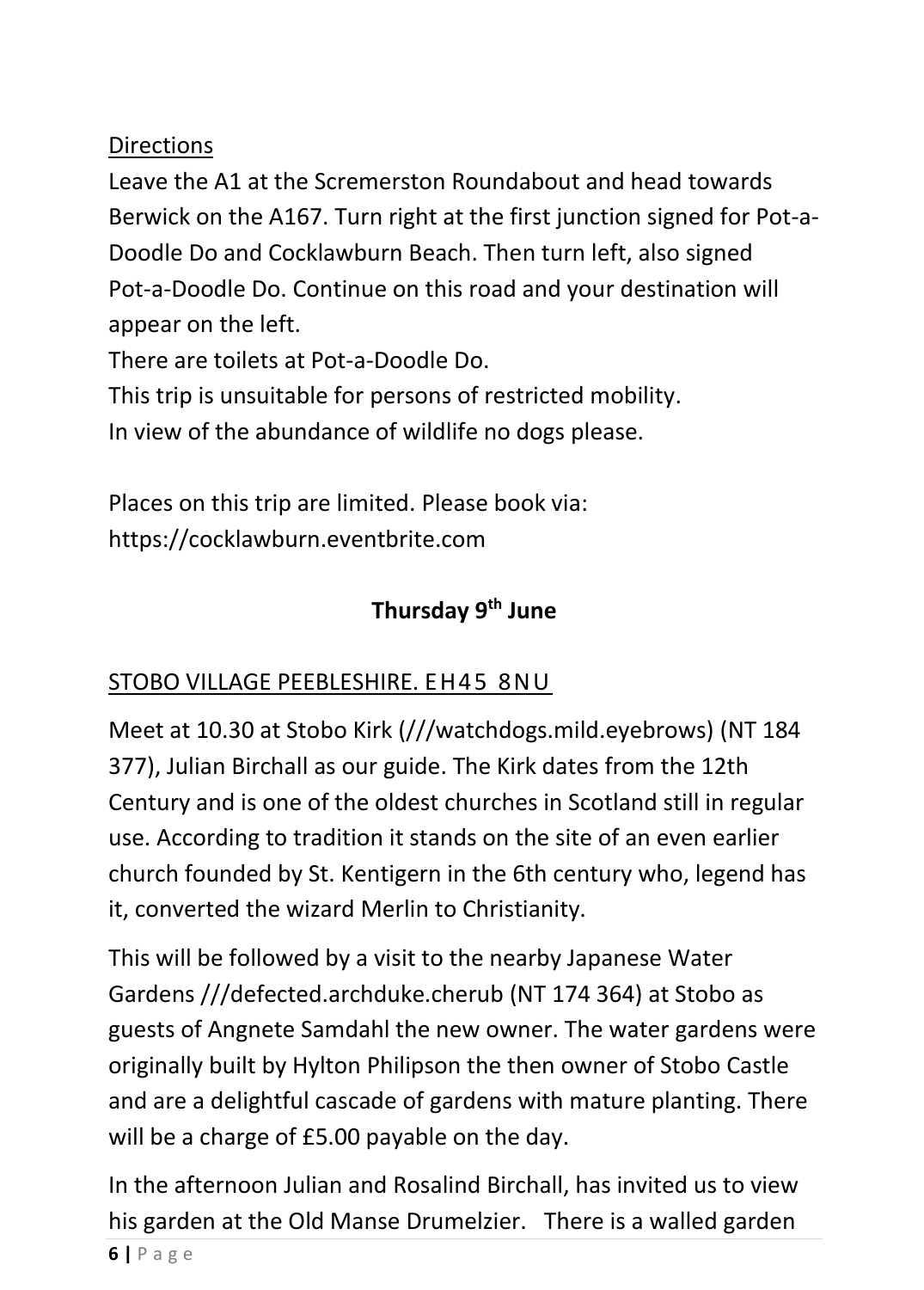and sloping lawns to a tributary of the Tweed. Julian has a particular interest in birds in the surrounding habitat and can recommend a walk to the ruins of Tinnis Castle should you feel inclined! (donations to the Church fund would be welcome).

### Directions:

Coming from Peebles on the A72 turn left after 3.5 miles onto the B712. After 2.5 miles Stobo Kirk is on the right hand side of the road.

Coming from the A702 and driving from Biggar on the B712 you will reach the Kirk on your left after about 11 miles shortly after the sign for Stobo Castle. As parking is limited please drive up to the Kirk turn your car and drive back down the drive and park tightly against the side of the drive. Please avoid parking in front of the cottage at the top.

Facilities: Stobo village hall (1 mile east of the Kirk) will be opened for us from 10.00 a.m. where toilets and coffee making facilities will be available. The Hall is opposite the entrance to Stobo Castle and there is plenty of parking.

You can bring a picnic lunch or visit the very nice cafe at Dawyck gardens just 4 miles along the road to Drumelzier.

Footwear: In the Water Gardens the paths are generally good but there are steps and steppingstones which may be wet and slippy and some steep inclines which may not be advisable for some. It is not suitable for wheelchairs.

Please book via Eventbrite: https://stobo.eventbrite.com